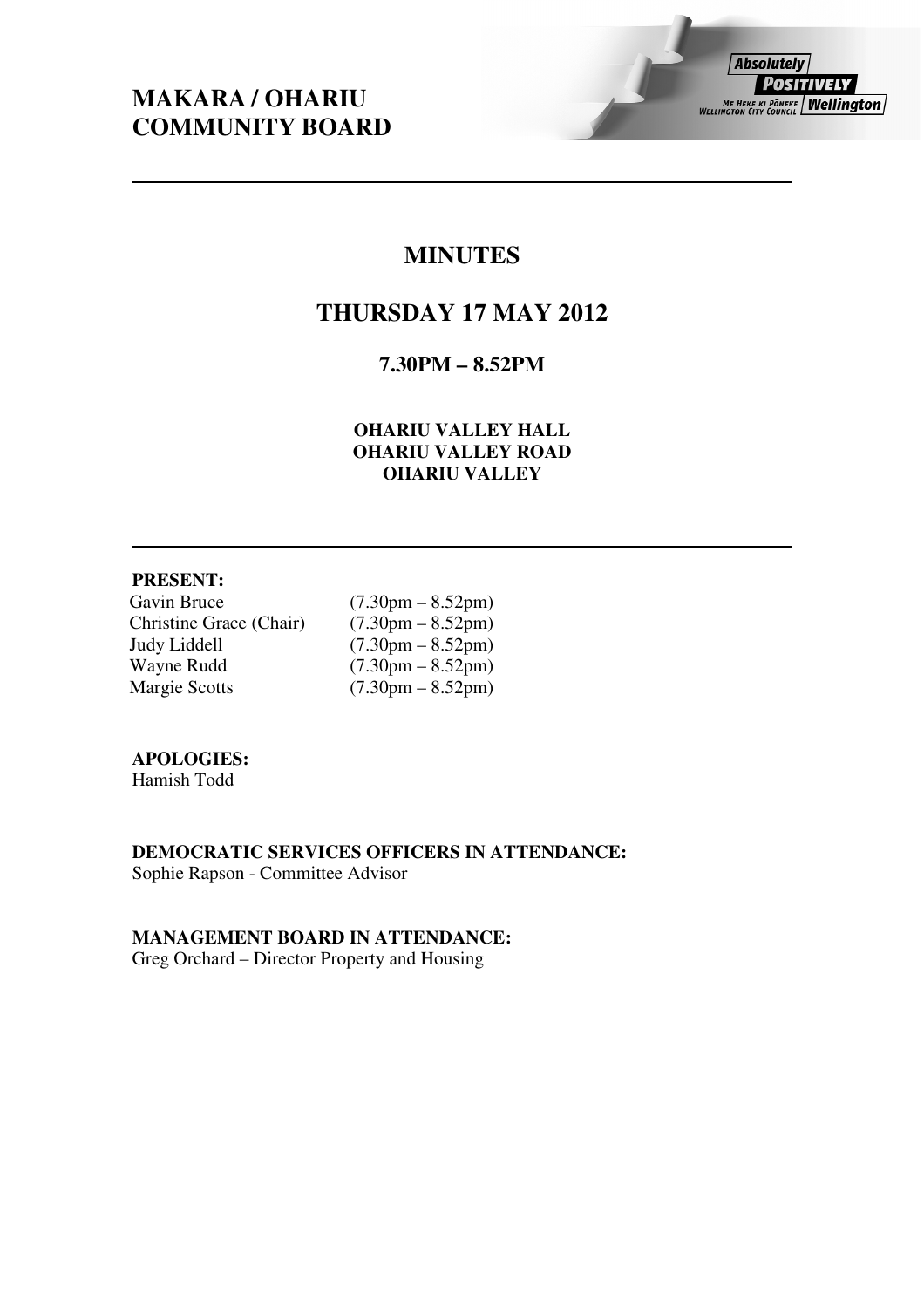#### 042/12MB **APOLOGIES** (1215/13/IM)

**Moved Christine Grace, seconded Gavin Bruce, the motion that the Makara/Ohariu Community Board accept apologies for absence from Hamish Todd.** 

## **The motion was put and declared CARRIED.**

## **RESOLVED:**

*THAT the Strategy and Policy Committee:* 

*1. Accept apologies for absence from Hamish Todd.* 

## 043/12MB **MINUTES FOR CONFIRMATION** (1215/13/IM)

**Moved Christine Grace, seconded Wayne Rudd, the motion, that the Makara/Ohariu Community Board approve the minutes of the meeting held on Thursday 19 April 2012 having been circulated, be taken as an accurate record of that meeting.** 

#### **The motion was put and declared CARRIED.**

#### **RESOLVED:**

*THAT the Makara/Ohariu Community Board:* 

*1. Approve the minutes of the meeting held on Thursday 19 April 2012 having been circulated, be taken as an accurate record of that meeting.* 

## 044/12MB **CONFLICT OF INTEREST DECLARATIONS**  (1215/13/IM)

#### **NOTED:**

1. Gavin Bruce declared a conflict of interest in relation to Report 6 – Project Mill Creek and Report 8 – Resource Consent Approvals and Applications for 6 March to 9 April 2012. He advised that he would not take part in discussion or debate on these items.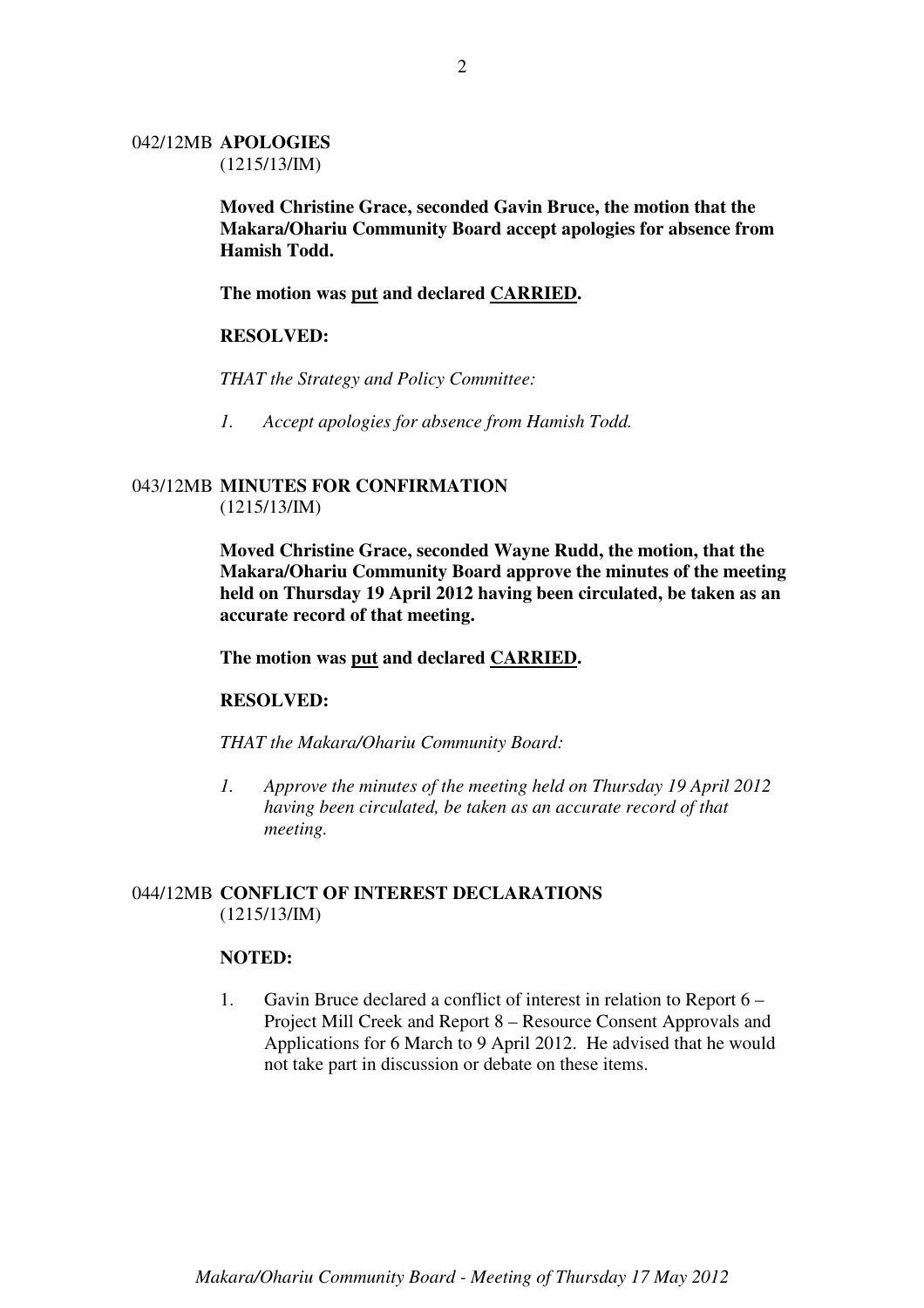#### 045/12MB **PUBLIC PARTICIPATION** (1215/13/IM)

#### **NOTED:**

There was no public participation.

## 046/12MB **APPROVAL OF 2012-2022 DRAFT LONG-TERM PLAN SUBMISSION** (1215/13/IM) (ORAL REPORT)

#### **NOTED:**

**Moved Christine Grace, seconded Margie Scotts, the motion, that the Makara/Ohariu Community Board approve the Community Board's submission on the Wellington City Council 2012-2022 Draft Long-Term Plan.** 

**The motion was put and declared CARRIED.** 

### **RESOLVED:**

*THAT the Makara/Ohariu Community Board:* 

*1. Approve the Community Board's submission on the Wellington City Council 2012-2022 Draft Long-Term Plan.* 

**TABLED INFORMATION:** The Board's Submission on the Wellington City Council 2012-2022 Draft Long-Term Plan reference 046/12/MB

#### 047/12MB **ETS AND PFSI WORKSHOP**

(1215/13/IM) (ORAL REPORT)

#### **NOTED:**

Christine Grace noted that the workshop was well received by the Makara and Ohariu residents. 15 to 20 people attended and seven local residents requested follow-up property visits, which will be organised by Ministry of Primary Industries staff.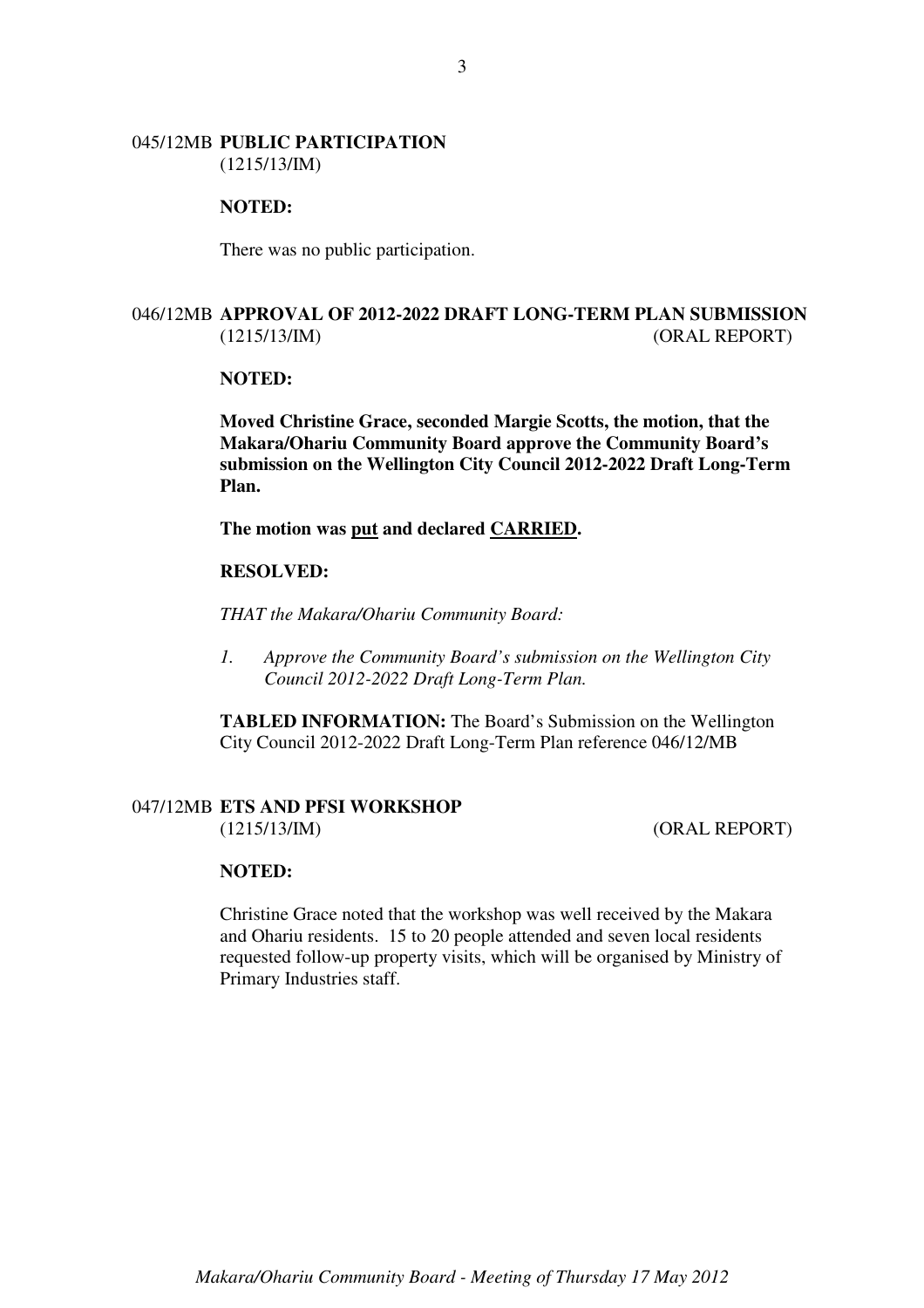# 048/12MB **FERAL GOAT ERADICATION PROJECT**

(1215/13/IM) (ORAL REPORT)

## **NOTED:**

Christine Grace noted the following update from Amber Bill – Manager, Community, Engagement/Reserves.

The aerial control component of year 1 is complete - 261 goats culled across Kinnoull, part of Terawhiti, Makara Peak, Te Kopahou.

Long Gully has reached the 80% reduction in numbers target and will continue control until the end of this calendar year to reach zero density.

The ground-based component has started - there are 10 hunters working across the year 1 area for the first 10 days (7 May - 16 May 2012). They will break for 4 days, and a team of 4 hunters return to do another 10 day block. Wellington City Council will review progress at that time, but at this stage it looks like they will need to do another 10 days (total of 30 days) to complete the area.

The hunters were focusing on Te Kopahou reserve where numbers were very low, and they started working through Kinnoull Station on Thursday 10 May 2012.

## 049/12MB **URUPA AT MAKARA** (1215/13/IM) (ORAL REPORT)

## **NOTED:**

Christine Grace noted an update from Matthew Borich – Manager Compliance, Development Planning and Compliance; no applications have been received for resource consent for the Urupa at Makara.

Mrs Grace also noted that a site inspection was provided for the residents most affected by the proposed Urupa. Mrs Grace provided the names and addresses of those affected to Wellington City Council.

The Board agreed to contact The Wellington Tenths Trust regarding the Urupa at Makara for further information.

4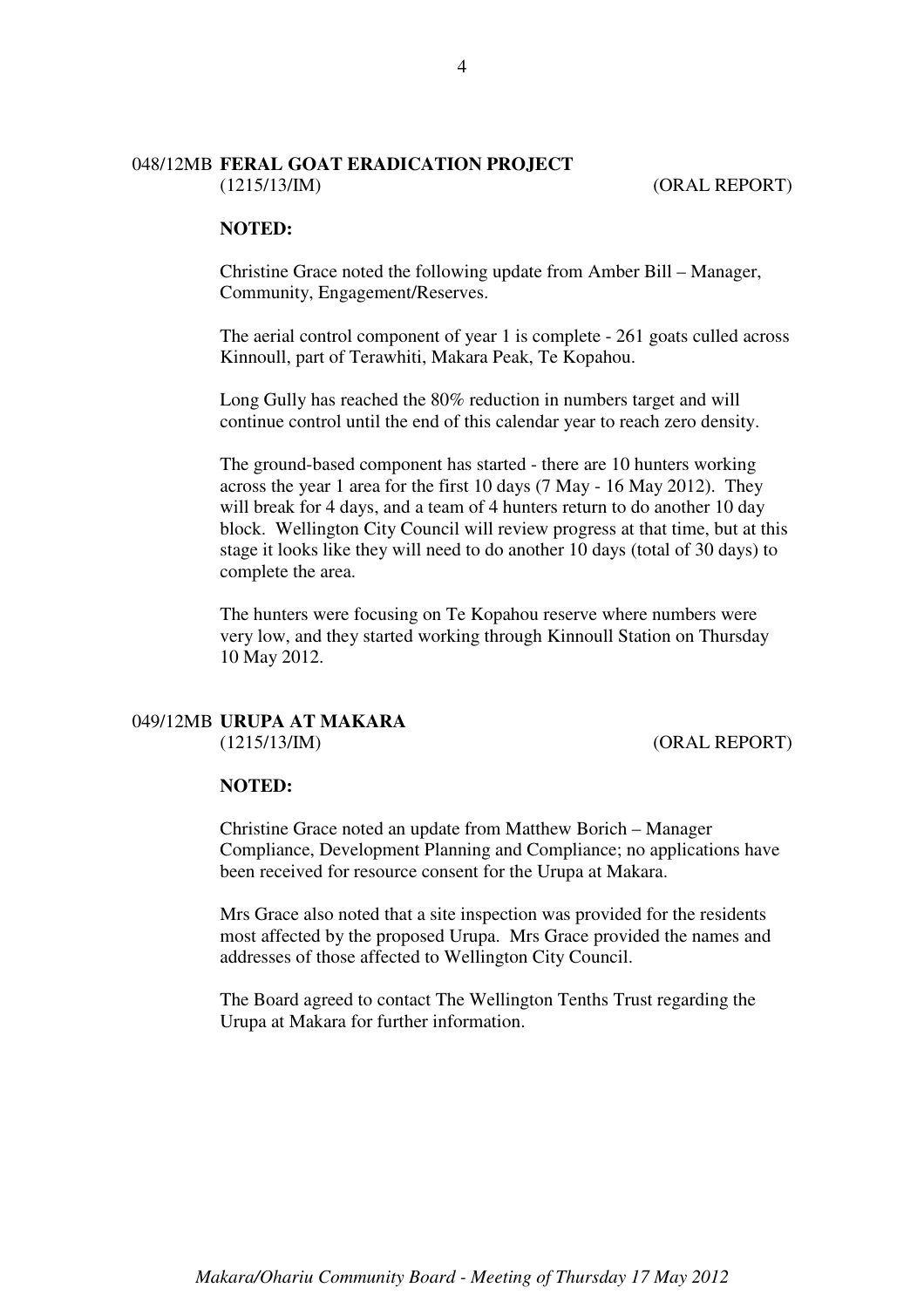## 050/12MB **PROJECT WESTWIND AND COMMUNITY LIAISON GROUP** (1215/13/IM) (ORAL REPORT)

5

#### **NOTED:**

Christine Grace noted that there was a meeting held on Thursday 17 May. Mrs Grace noted that the complaints register for the project had received markedly less complaints regarding noise.

She also noted that two sound meters for residents to measure the levels of noise will be made available. Instructions will be given to those wishing to measure the level of noise and report back to the Community Liaison Group with any concerns.

Mrs Grace agreed to send the minutes of the Project Westwind Community Liaison Group to the Board members.

(Gavin Bruce withdrew from the table due to a conflict of interest.)

# 051/12MB **PROJECT MILL CREEK**

(1215/13/IM) (ORAL REPORT)

## **NOTED:**

Christine Grace noted three Ohariu and one Makara residents have been elected to the Community Liaison Group. The Chair for the Community Liaison Group was still to be confirmed so no formal meetings have been held.

(Gavin Bruce returned to the table.)

#### 052/12MB **ROADING**

#### (1215/13/IM) (ORAL REPORT)

## **NOTED:**

Steve Wright – Team Leader, Resurfacing and Contracts was in attendance for this item. He advised that the stream near the tunnel of trees is eroding the bank so emergency and remedial work will be carried out, specifically placing large rocks to reinforce the bank. Christine Grace noted that she will notify the residents in that area about this work.

Mr Wright also advised that the gutters and culverts on Makara Hill are still to be cleared.

(Gavin Bruce withdrew from the table due to a conflict of interest.)

*Makara/Ohariu Community Board - Meeting of Thursday 17 May 2012*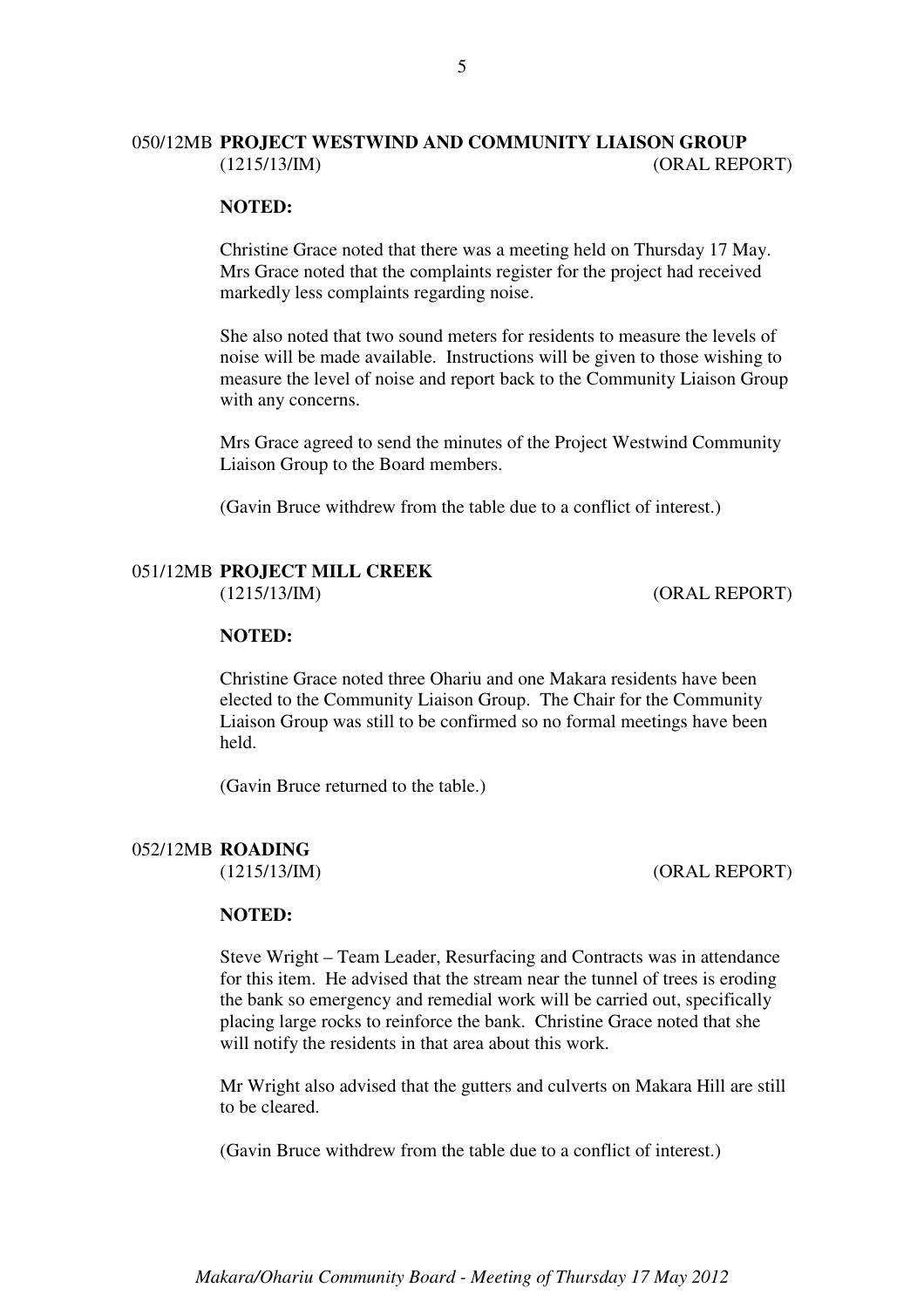## 053/12MB **RESOURCE CONSENT APPROVALS AND APPLICATIONS FOR 10 APRIL 2012 TO 6 MAY 2012**

Report of Bill Stevens - Manager, Development Planning and Compliance, North and West. (1215/13/IM) (REPORT 8)

**Moved Christine Grace, seconded Gavin Bruce, the substantive motion.** 

**The substantive motion was put and declared CARRIED.** 

## **RESOLVED:**

*THAT the Makara/Ohariu Community Board:* 

*1. Receive the information.* 

#### **NOTED:**

Margie Scotts requested information in relation to a review of District Plan, rules in particular, the Rural Rules and how the Community Board can have input.

(Gavin Bruce returned to the table.)

## 054/12MB **FORWARD PROGRAMME**

Report of Sophie Rapson – Committee Advisor. (1215/13/IM) (REPORT 9)

**Moved Christine Grace, seconded Judy Liddell, the substantive motion with the following addition:** 

#### **Thursday 21 June 2012**

- Urupa at Makara
- District Plan Rural Rules
- Regional Governance Submission Approval

**The substantive motion with additions was put and declared CARRIED.** 

## **RESOLVED:**

*THAT the Makara/Ohariu Community Board:* 

- *1. Receive the information.*
- *2. Approve the work programme for the upcoming meetings.*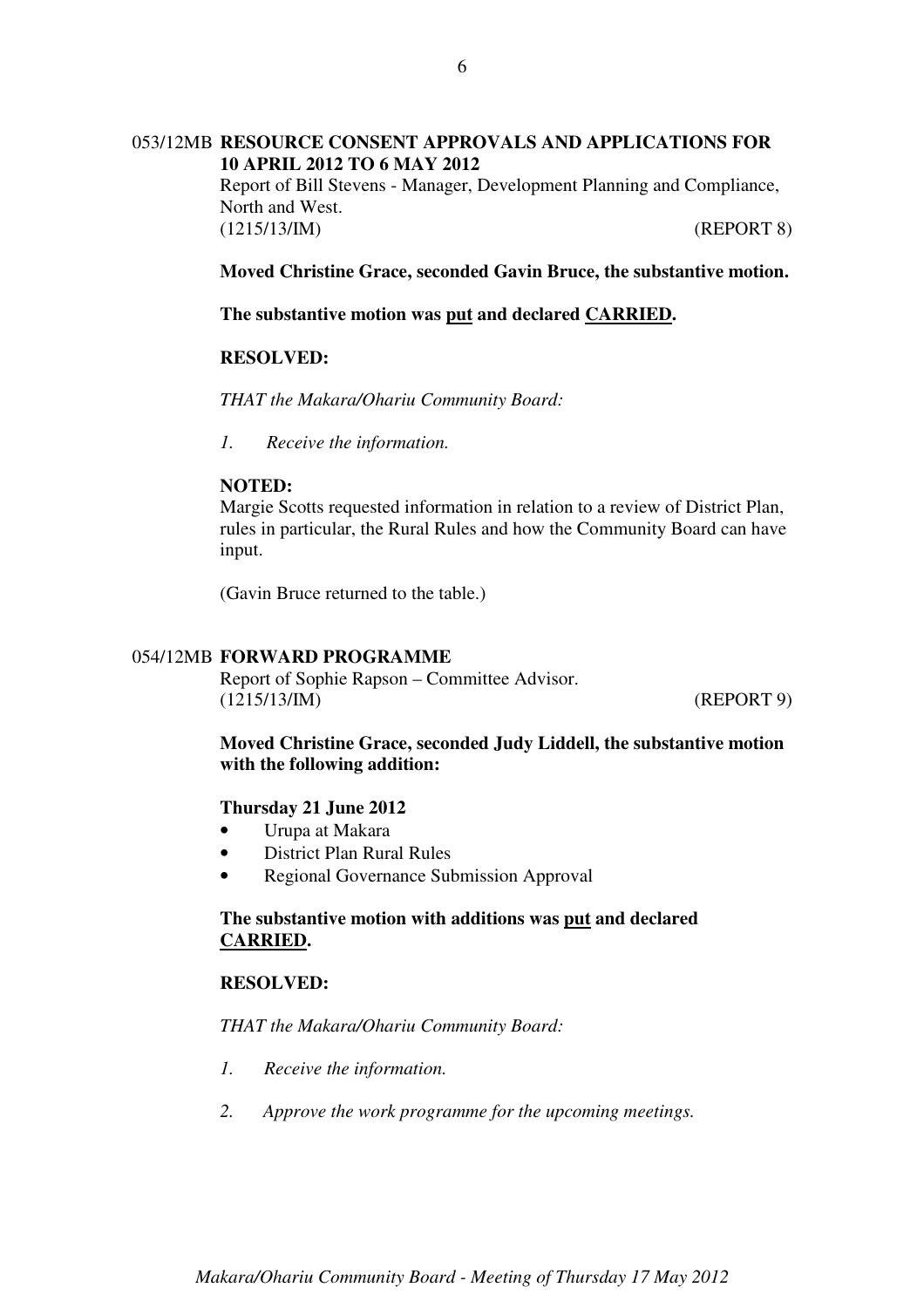## *Thursday 21 June 2012*

*Standing Items:* 

- *Resource consent*
- *Roading*
- *Project Mill Creek*
- *Project Westwind and Community Liaison Group*
- *Urupa at Makara*
- *District Plan Rural Rules*
- *Regional Governance Submission Approval*
- *Upcoming areas of consultation*

*Forward Programme* 

#### *Thursday 19 July 2012*

*Standing Items:* 

- *Resource consent*
- *Roading*
- *Project Mill Creek*
- *Project Westwind and Community Liaison Group*
- *Upcoming areas of consultation*

*Forward Programme* 

#### *Thursday 16 August 2012*

*Standing Items:* 

- *Resource consent*
- *Roading*
- *Project Mill Creek*
- *Project Westwind and Community Liaison Group*
- *Upcoming areas of consultation*

*Forward Programme* 

#### *Thursday 20 September 2012*

*Standing Items:* 

- *Resource consent*
- *Roading*
- *Project Mill Creek*
- *Project Westwind and Community Liaison Group*
- *Upcoming areas of consultation*

*Forward Programme*